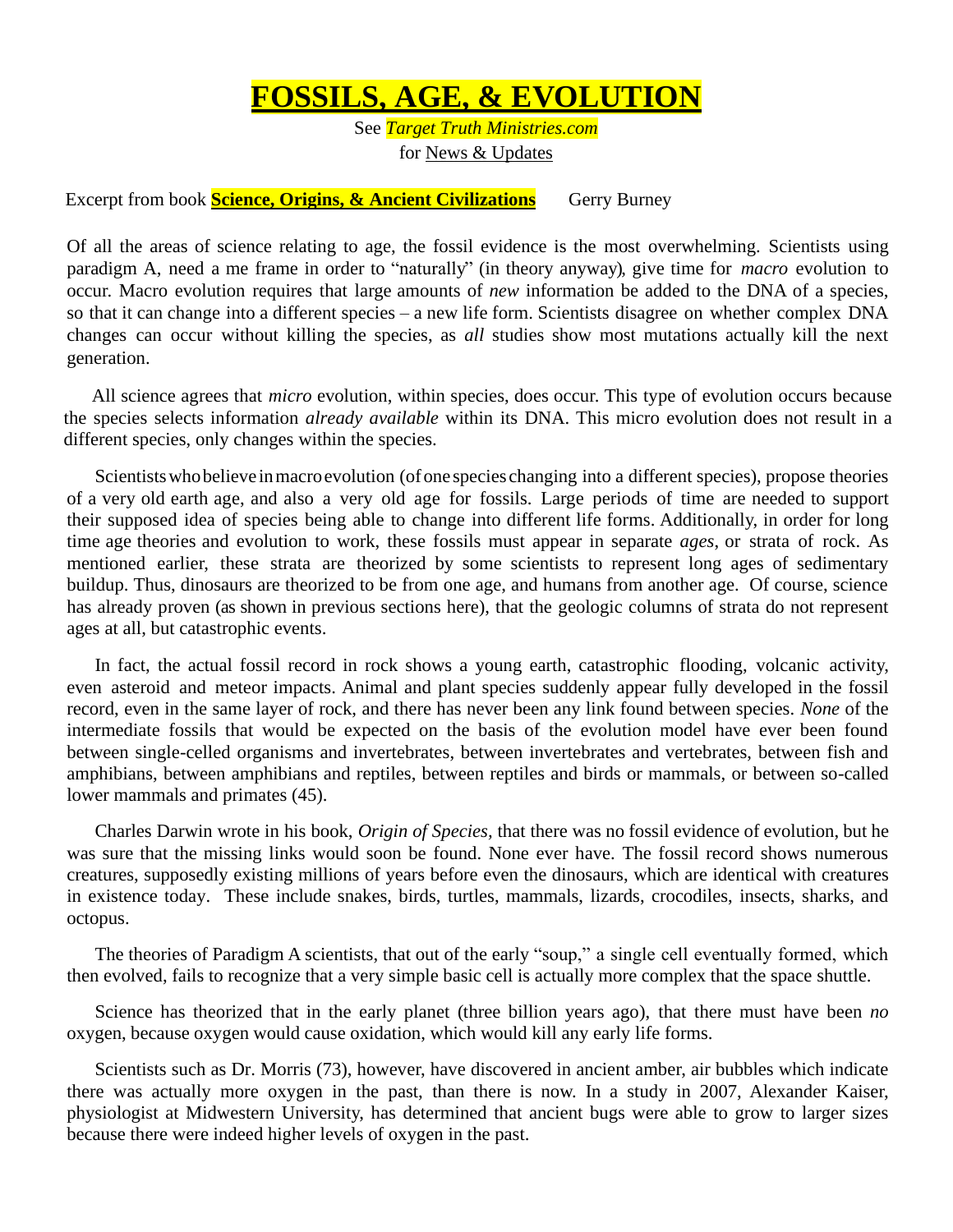Medicine today, shows that by increasing the oxygen for patients, they heal faster. Hyperbaric chambers are used to speed up healing by allowing the patient to recover with increased oxygen levels. While some would question how people could have lived so long in the past (as stated in the Bible), and what caused the dinosaurs and plants to grow so large in the past, others have pointed out that if the oxygen levels were fifty-nine percent higher in the past, then a water canopy could have filtered out all the harmful radiation, allowing for all these things. The dinosaurs would have been needed to mow all the grass, which would have been growing so fast and abundant.

The dinosaurs have always been a source of "old age" theories, because scientists using paradigm A, *assumed* the creatures lived and died before humans ever "evolved." However, these are just *theories,* and as we have already discovered, verifiable dating methods used on rocks, and fossils, give us a date of about 7,000 years ago. Supposed ages in the layers of rock, suggesting billions of years, are only theories, which evidence does not support.

But, one may ask, if these giant creatures were around when humans were, why don't we find fossil evidence of them together, and why are there no references to giant beasts in history? The answer is that we *do* have fossil evidence, and there are written references to these beasts in history. The word "dinosaur" didn't appear as a word until the late 1800's, and therefore, the recording of these creatures would use different terms—even the Bible uses word such as monster, dragon, beast, behemoth, leviathan, etc.

Naturally, one would expect to find fossil evidence, as these would be preserved in rock. However, if only a small population of these now-extinct species survived the catastrophic events thousands of years ago, of flooding and asteroid collisions, before written history, there would not be too many historically recent encounters to record, either in rock or on paper, but there are some.

In 1983, geologist Donald Patton reported on fossil evidence of dinosaur tracks and human footprints together, in Russia, Australia, and the United States. One fossil actually had the human print inside the dinosaur print. Dr. Carl Baugh, paleoanthropologist, reported on fossils in one particular area of Glenrose, Texas. There, they found 203 dinosaurs prints, 57 human prints, bones from atracanthrasaurs, a verified human finger bone, and an ancient hammer tool (70).

Dinosaur footprints are found in several layers, suggesting not thousands of years between layers, but that this dinosaur was trying to escape a flood, and climbed several layers to do so. Trilobites, theorized to be 600 million years old (which is ten times older than the dinosaurs), have been found squashed under a human footprint, according to Kent Hovind.

The Paluxy River site in Glen Rose Texas has caused many to pause, due to fossilized dinosaur tracks which appear with human tracks. There have been many attempts to prove that these human footprints are actually human. The dinosaur tracks have been accepted by scientists, due to the rock area which correlates to the supposed old age of the dinosaurs, but few scientists will pronounce the other tracks as "human." However, more and more sites are being exposed with "human" tracks which appear in dinosaur era rock, or even with dinosaur tracks, and even other ancient life forms such as trilobites, which actually *predate* the dinosaurs.

Aaron Judkins from the Texas Institute of Omniology reports in "*Evolution and Human fossil Footprints*" of several sites—also from the Paluxy riverbed area, at Taylor trail site, and at the Upper Taylor Platform, at Mcfall Trail site—in Russian Turkmenistan, at the Koughitang-Tau dinosaur site—in Stinnett, Texas, at the Coffee track site—in Dinosaur Valley State Park, Texas, at the Delk track site—in Moenkopi Wash, Arizona—in Robledos mountains New Mexico, at Zapata track site—and in Antelope springs, Utah, at the Meister track site, where trilobites are commonly found. The human footprints found in these various sites have been found to have all the characteristics of "human" tracks, but because of their placement amongst dinosaurs and trilobites, they are dismissed as "unknown."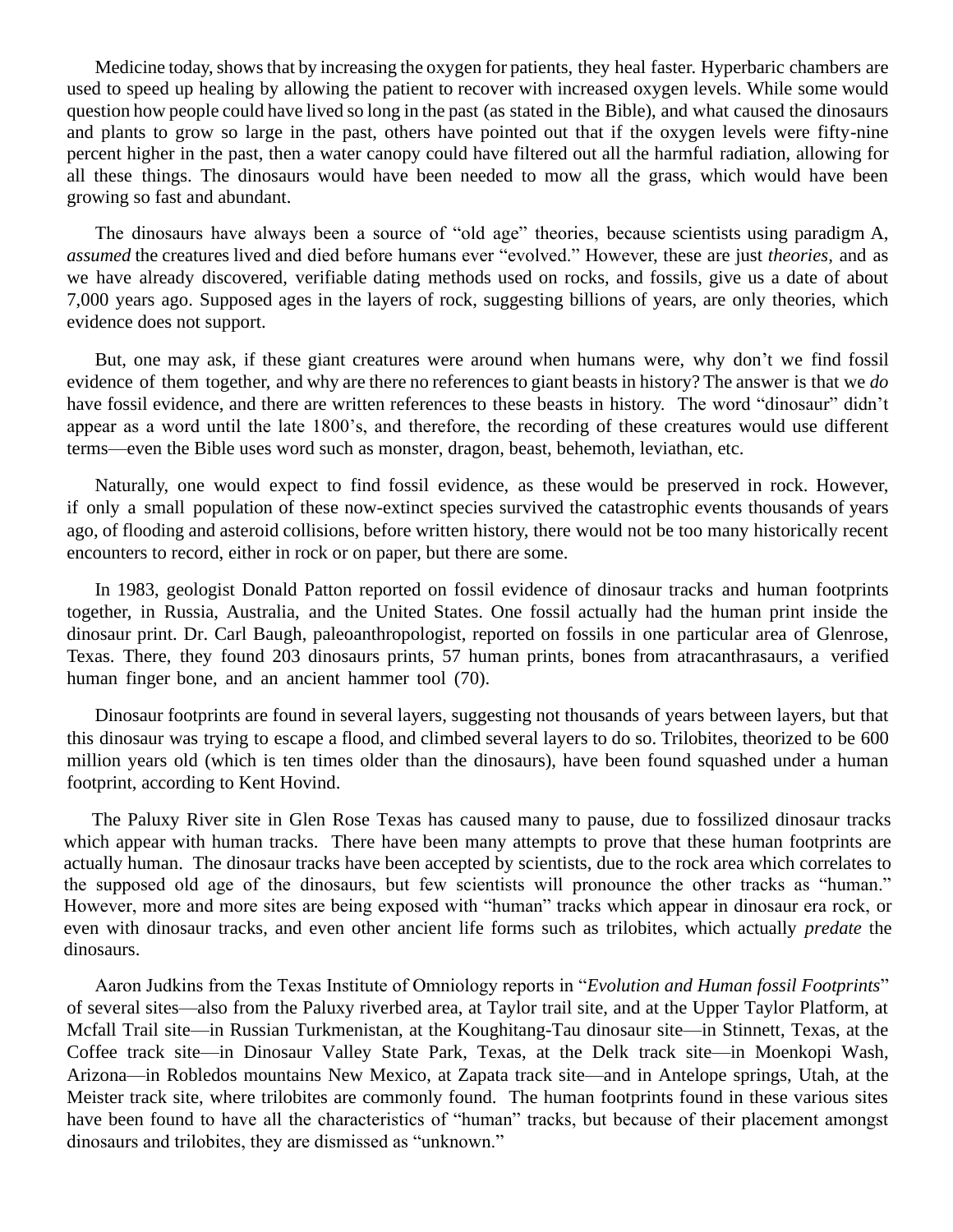Many cultures throughout history have made reference to beasts, giants, or dragons. Such references appear in China, Japan, Australia, South America, India, Europe, England, and even in the Americas (71). We find that a Sumerian story, dating back to 3,000 B.C., tells of its hero encountering a huge, vicious dragon. When Alexander the Great marched into India over 2,000 years ago, they found the Indians worshiped huge reptiles that they kept in caves. Ancient American Indian drawings are done in the likeness of known fossil dinosaurs. From the Ta Prohm monastery in Cambodia dedicated in 1186, there is a Stegosaur carving on a column. Burial stones from Ica Peru, show dinosaurs and humans together. The tomb of Bishop Bell in England who died in 1496, shows a picture of a Sauropod dinosaur. China has a long history of dragon stories, and China, itself, is host to one of the largest dinosaur finds in the world. England has its story of St. George, who slew a dragon. In the tenth century, an Irishman wrote of his encounter with what appears to have been a stegosaurus. In the 1500's, a European scientific book, *Historia Animalium,* listed several animals (which to us are dinosaurs), as *still alive.* A well-known naturalist of the time, Ulysses Aldrovandus, recorded an encounter between a peasant, named Baptista, and a dragon, whose description fits that of the dinosaur, Tanystropheus. This encounter was dated May 13, 1572, near Bologna, in Italy. In 1980, on February 6, *The Melbourne Sun,* reported that more than forty people claimed to have seen plesiosaurs off the Victorian Coast of Australia, over recent years. In *Science Digest,* June 1981, and also in 1983, in *Science Frontiers, No. 33,* explorers and natives in Africa have reported sightings of dinosaur-like creatures.

 Dr. Carl Werner, in his book "Living Fossils," reports on how researchers have found many modern bird remains along with dinosaurs—yet museums do not display the bird fossils—only the dinosaurs. Evolutionary "theory" states that birds evolved *from* dinosaurs (meaning *no* bird fossils should exist along with dinosaurs). Dr. Werner visited 60 natural history museums, ten dinosaur dig sites in seven different countries, and of the 60 museums he visited, not one single fossil of the modern birds which had been found in dinosaur rock layers was displayed. Ironically, according to Dr. Bill Clemens (an evolutionary paleontologist), the only reason the bird fossils came to light, is because there was a science project to discover evidence to disprove that an asteroid impact caused the extinction of dinosaurs, (a study to see if modern animals existed prior to the impact—not just after). Dinosaur hunters look for dinosaur fossils, and anything else discovered is of no interest—there is no money or fame to be made by finding a modern parrot along with a dinosaur, supposedly 70 million years old.

The point of these references is that it is entirely possible for a small population of many species of currently extinct plants and animals to have survived those catastrophic events of 5,000 years ago, as measured by Professor Robert Whitelaw, of Virginia Polytechnic, in his paper titled, *Time, Life, and History in the Light of 15,000 Radio-carbon Dates.* Several species have become extinct, due to catastrophic events and climate changes; however, there is no proof that evolution was ever involved. In fact, all species appear suddenly, together in the fossil record, with *no* missing links having ever been found. Some have become extinct, and the rest are still living.

 In their book, *Forbidden Archeology,* in 1996 (85), Michael Cremo and Richard Thompson list pages of human fossils and artifacts found in rock strata, dated by the conventional means of paradigm A, to be millions, even billions of years old. All this evidence of human beings, living supposedly before the age of the dinosaurs, suggests either evolution is totally false, or a massive catastrophic event took place. A catastrophic event would account for the geologic strata being the way it is, not billions of years of sedimentation. Either way, the conventional view of science cannot be defended, and new theories are needed.

 *Acts and Facts* magazine, June 2008, published actual pictures of various dinosaurs cut into rock (or depicted on drawings, etc.), by ancient cultures in Cambodia, Peru, Mexico, and North America. These all pre-date the "discovery" of dinosaurs in the 1800's. Obviously, humans and dinosaurs did co-exist as these pictures of what we, today, call dinosaurs are clearly pictured by early humans in these drawings and carvings.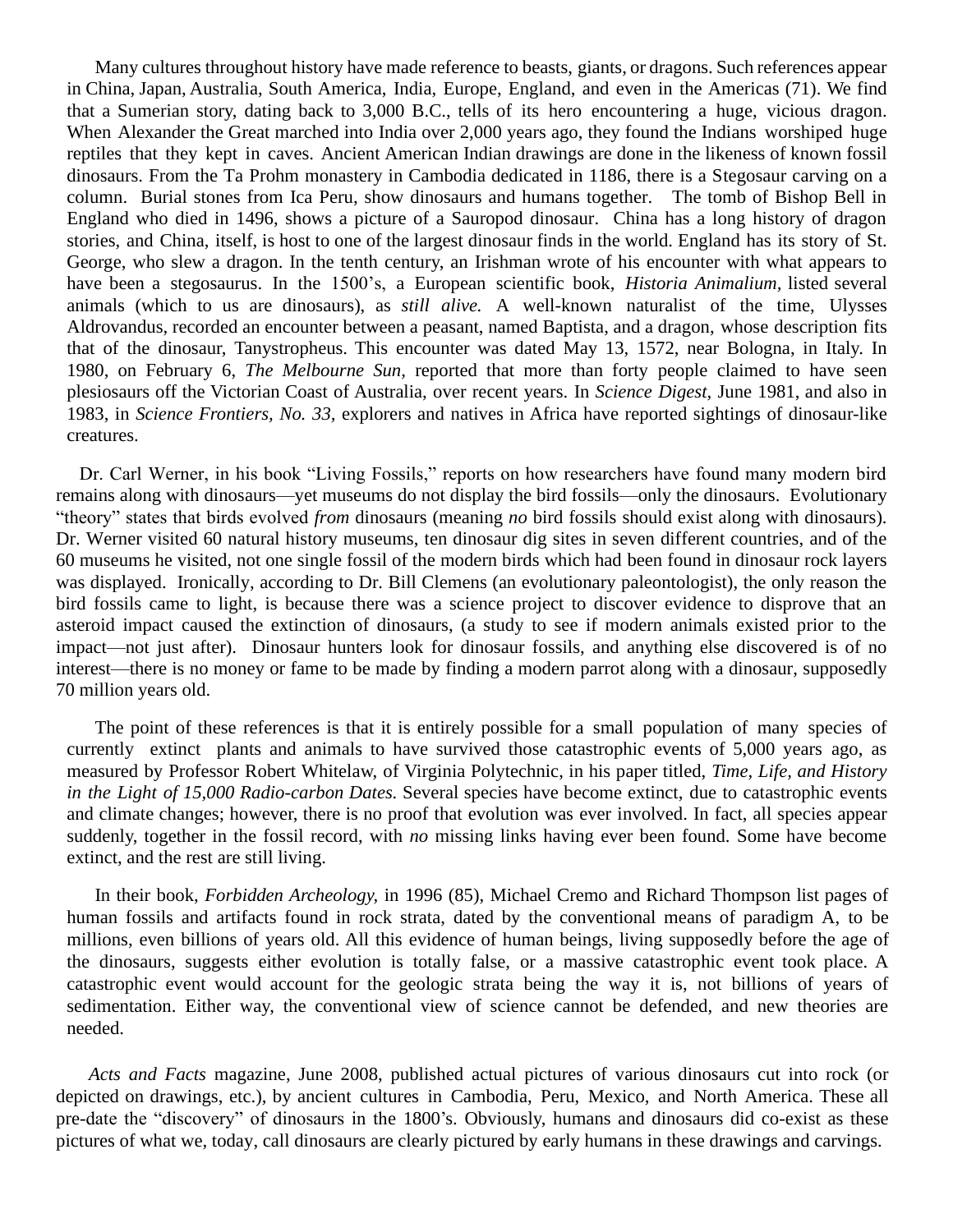The Associated Press released a news story, in December 1994, reporting that scientists discovered, in Australia, living trees that were thought to be "extinct" trees that were *believed* to have disappeared between the Jurassic and Cretaceous "ages" theorized to be 150 million years ago. In 2007, in New Zealand, similar finds were made. Obviously, these trees only went undiscovered for a few thousand years.

Additionally, Scott Woodward, a microbiologist at Brigham Young University, who is best known for identifying the genetic markers that led to the recent discovery of the defective gene causing cystic fibrosis, and also for his work with the Egyptian government in using DNA to untangle the family relationships of ancient dynasties, has shown that evolutionists are wrong in their theories of birds and reptiles evolving from dinosaurs. Dr. Woodward's studies of dinosaur DNA shows *no* relationship to birds or reptiles. The dinosaurs were their own group and they died. No long ages for evolution to occur are necessary.

It is very interesting that dinosaur bones, which supposedly died millions of years ago, turning into stone,are now able to give scientists soft tissue and blood, so as to extract DNA to study. In 2005, Mary Schweitzer of North Carolina State University, along with Bob Harmon, fossil preparer of the Museum of the Rockies, announced that soft tissue taken from dinosaurs, which has not fully fossilized, may be able to provide DNA data. In 2006, Philip Currie, curator of dinosaurs at the Royal Tyrrell Museum of Paleontology, and Eva Koppelhus, researcher, noted that *most* fossil dinosaur bones still contain the *original bone* (*not* actually fossilized, indicating recent burial). It was reported in 2015-2016 in *Science News*, that a 48 million year old horse had soft tissue within it of its uterus and placenta, and that "*the reproductive tract looks much like that found in horses today*." Frank Sherwin M.A., reported in 2015, that in Canada plant tissue 53 million years old has been found with "*exquisitely preserved unfossilized wood and leaf*." Also, protein had been discovered in dinosaur eggs from the early Jurassic. *Lifescience Magazine* reported in 2015 that fungus was found preserved in 2.7 million year old sediment—"*We've found diatoms and the nucleic acid (DNA) preserved in sediment for millions of years.*"

A *Smithsonian* magazine article by Clayton Phipps titled "Dinosaur Cowboy" reported how scientists for many years have reported discoveries of dinosaur "fossils" which are actually not truly "fossils." Scientists have reported that many dinosaur discoveries are actually of bone and tissue...even soft tissue which may hold DNA, and not actually fossilized bone (bone is only a fossil if it has been replaced by minerals to form a rock record of the original bone). "*There's an entire skin envelope around the dinosaurs. They're basically mummies. There could be soft tissue inside*." Currently, these dinosaur discoveries are being housed in a storage facility at an undisclosed location in New York per the *Smithsonian* article. In 2017, it was reported that Dr. Adrian Lister,a British paleobiologist, stated how difficult it is to study DNA fragments from the Ice Age, convincing him that DNA cannot possibly last for millions of years.

 *Science News*, in 2012, reported on human fossils supposedly 95,000 years old, still being testable for DNA. In 2016, *Science News* reported "exceptionally well preserved soft tissue which are the remains of a ventral nerve cord 520 million years old. Brian Thomas M.S., in 2016 reported on Duck Billed dinosaur soft tissue 80 million years old revealed ten different proteins with sequences of amino acids intact, even though science reports all protein structures cannot last beyond one million years. Scientists are debating this problem of testable DNA from fossils over 10,000 years old. Scientists Woodward, Weyand, and Bunnell, in an article in *Science* titled "*DNA Sequence from Cretaceous Period Bone Fragments*" have verified that the half-life of DNA has been determined to be 521 years (meaning that half of the testable DNA is untestable after 521 years—it deteriorates to a point where the chemical sequences become too short for modern science to sequence). Every 521 years, half of the remaining DNA is destroyed, making it impossible for DNA to be testable beyond the outer limit of 10,000 years. The DNA *sequences* cannot survive beyond 10,000 years, and absolutely *all* DNA chemical bonds are totally destroyed in 6.8 million years according to an article in *Popular Science* in 2013, reporting on test results from scientists in the "Proceedings of the Royal Society B."

Still, *Science News*, in 2012, along with *Nature*, reported that dinosaur discoveries in northeast China,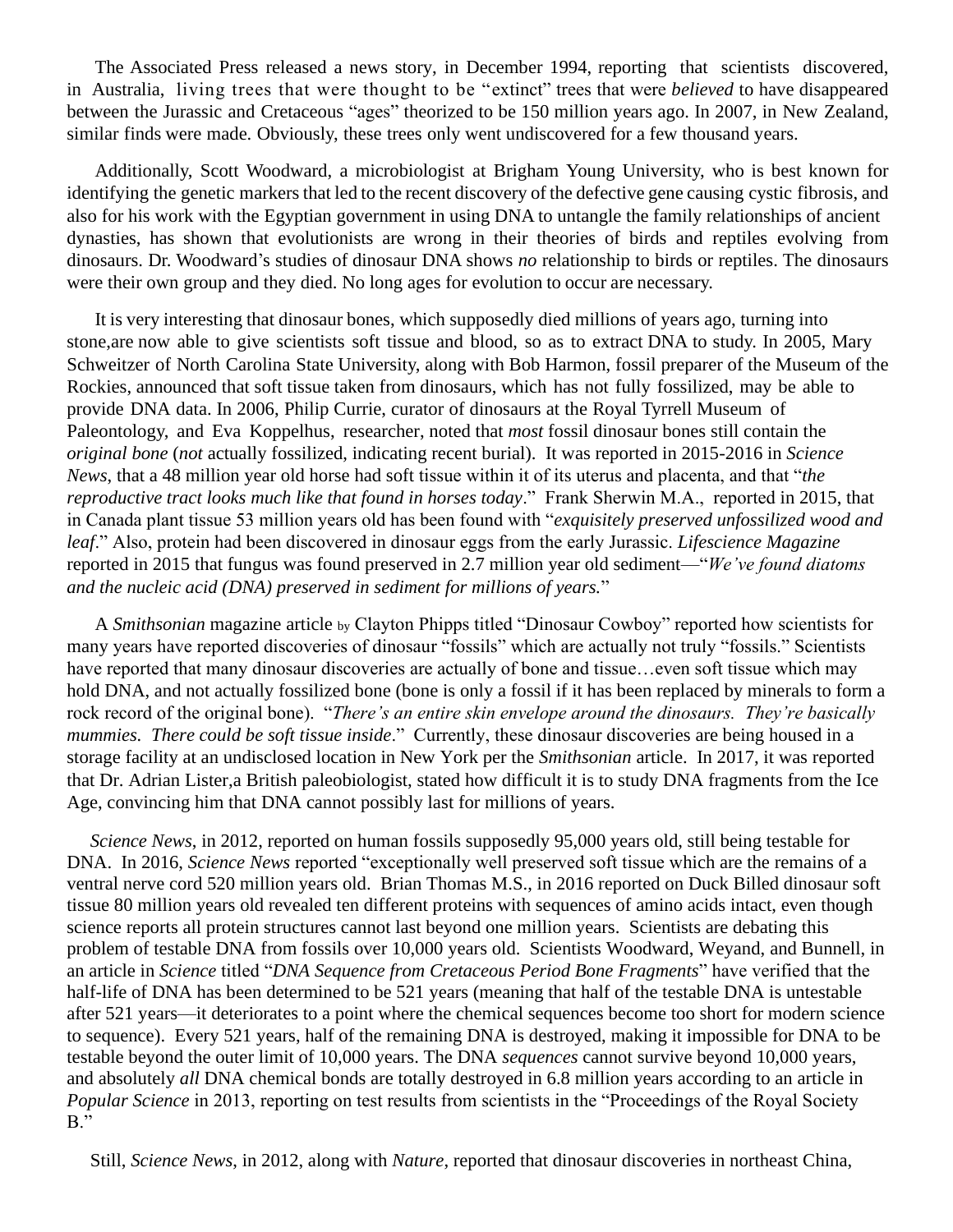dated to be 125 million years old, contain "*well preserved ancient dinosaurs, along with their soft tissues*." Acts & Facts reported that soft tissue is being studied by scientists on Mosasaur fossils from 80 million years ago, and these tissues include eye retina, skin, and hemoglobin.

 Dr. Adrian Lister, Paleobiologist, stated in studies in 2017, that DNA cannot survive in very old bones. Depending upon burial conditions, DNA cannot survive beyond 50,000 years…perhaps up to 1 million maximum. Therefore, he concludes, dinosaurs cannot be 50 to 125 million years old. Yet, in 2016, some scientists were still reporting on soft tissue and blood vessels from dinosaurs revealing DNA samples.

Further studies by George Poinar, Professor of Entomology at the University of California, and Raul Cano, Molecular Biologist of California Polytechnic State University, on DNA extracted from bees in amber, tested to be 20-40 million years old, by conventional scientists using parameters of paradigm A, have shown the "older" DNA to be the *same* as DNA found in modern bees *today*. Again, there is no evidence of evolution, or millions of years.

Brian Thomas M.S., in 2014 reported on finds in Burma/Myanmar where parts of birds, reptiles, fish, clams, plants, and mammals, were trapped and preserved in amber resin in strata near or below dinosaur fossils (by coal deposits assigned ages of 100 million years), and these various life forms look just like today's versions.

Even Charles Darwin recognized this problem, as he states in his book, *Origin of Species:* "*Long before the reader has arrived at this part of my work, a crowd of difficulties will have occurred to him. Some of* them are so serious that to this day I can hardly reflect on them without being in some degree staggered. *Why, if species have descended from other species by fine graduations, do we not see everywhere innumerable transitional forms? Why then is not every geological formation and every stratum full of such intermediate links? Geology assuredly does not reveal any such finely graduated organic chain, and this, perhaps, is the most obvious and serious objection which can be urged against the theory."*

In the foreword of the centennial edition of Darwin's *Origin of Species,* published as part of *Everyman's Library Series,* Dr. W.R. Thompson writes: "*As we know, there is great divergence of opinion among biologists, not only about the causes of evolution, but even the actual process. This divergence exists because the evidence is unsatisfactory and does not permit any certain conclusion. It is therefore right and proper to draw the attention of the non-scientific public to the disagreements about evolution. But some recent remarks of evolutionists show that they think this unreasonable. This situation,* where men rally to the defense of a doctrine they are unable to defend scientifically, much less demonstrate *with scientific rigor, attempting to maintain its credit with the public by the suppression of criticism and the elimination of difficulties, is abnormal and undesirable in science*."

A physiologist with the U.S. Atomic Energy Commission, Dr. T.N. Tahmisian, says: "*Scientists who go* about teaching that evolution is a fact are great con men, and the story they are telling may be the greatest *hoax ever. In explaining evolution, we do not have one iota of fact*."

Our school textbooks often reference such things as "horse evolution," and "human embryo evolution," which are known to have been fabricated. These false evolutionary pictures are still in the textbooks supposedly because of lack of funding to replace them, according to educators.

Archeoptrics, a perching bird, which is theorized as a transitional link between dinosaurs and birds, was discounted as a link in 1986 by scientists, but is still referred to by school textbooks, and also still in science articles in periodicals.

Herbert Nilssen, Director of Botany Institute, Lund University, states: "*It is not even possible to make a caricature of evolution out of paleo-biological facts. The fossil material is now so complete that the lack of transitional series cannot be explained as due to the scarcity of the material. The deficiencies are real, they will never be filled. The idea of an evolution rests on pure belief*."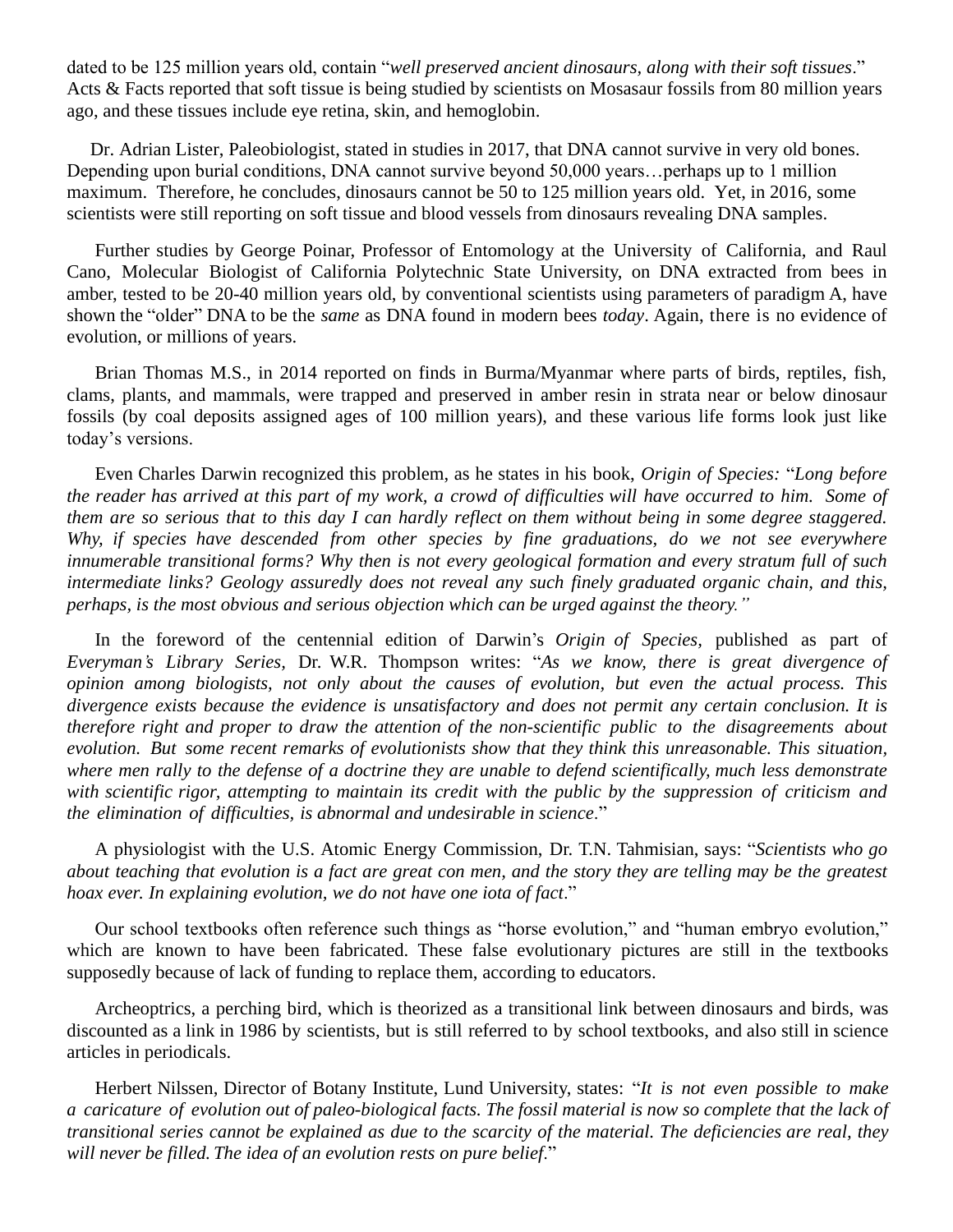Professor John Koltz (66) wrote: "*In what is known as the Cambrian rock strata period, there is literally a sudden outburst of living things of great variety. Very few of the groups which we know today were not in existence at the time of this Cambrian rock*."

 One of the problems of the Cambrian outburst is the sudden appearance of all these forms. All the animal phyla are represented already in the Cambrian strata. Two independent teams of paleontologists under D. G. Shu, and also Chen, Huang, and Li, reported in *Nature* science magazine in 1999, that all phyla have now been identified in the Cambrian layer, meaning that all life forms appear suddenly, at the same time, all phyla together at once. Evolutionists, in 2007, recognized that *trilobites* show their greatest variability in the beginning of the fossil record, in the Cambrian layer. Since that time, species have shown degeneration, and in more recent times, there are less varieties within species—just the opposite of what one would expect if evolutionary processes were creating new DNA information, and new life forms.

 Tim Clarey PhD., in 2014, reported on how the Cambrian layer (the oldest layer), seems to preserve a record of a flood, and not eons of burials. Even Trilobites (creatures with compound eyes), the *theorized* oldest of creatures, are preserved in rolled up positions indicating they were buried while still alive. No transitional life forms are found. All life suddenly appears and is buried in the Cambrian. Within the Cambrian are found life forms with jointed legs and appendages, muscle systems, exoskeletons with a molting process of growth, antennae and nervous systems, respiratory organs and blood circulation systems, complex mouth parts, and jellyfish with triggered harpoon stinging cells. No transitions exist. Some life forms have gone extinct, while others still exist today.

World-renowned paleontologist George Gaylord Simpson (67) has stated: "*Fossils are abundant only from the Cambrian onward. Darwin was aware of this problem. Fossils would provide the only direct evidence of the earliest living things, (missing links), but none have been found.*"

The hope of establishing a missing link between man and ape was dealt a serious blow when anthropologist, Richard Leakey, published evidence that Australopithecines were long-armed, short- legged, knuckle-walkers similar to extinct African apes (68), and in all probability, were just an extinct ape species. Even more shattering, was Leakey's discovery in 1972. He found bones which were similar to those of *modern* man, but were dated much *older* than Australopithecus and Peking Man (50, 69). Again, no missing links. Humans and apes appear simultaneously.

*Archeology*,Jan/Feb. 2008, reported that at Lake Ileret in Kenya, bones from modern man have been found together with bones of "homo habillis," supposedly millions of years old – oops.

It is interesting that the image of "ancient man" is of them living in caves. Actually, all fossils found in caves have been shown to be fully human. And, even today, people still live in caves, and still make stone tools. All these so-called fossils of theorized "human links" are *not* found in caves.

In their book, *ForbiddenArcheology,* in 1996 (85), Michael Cremo and Richard Thompson commented on these finds by Richard Leakey, as well as many others, and they concluded: "*Given the total body of available paleo-anthropological evidence, we can only conclude that something must be seriously wrong with our current scientific picture of human evolution*."

The fossil record actually documents the *separate* origin of primates and all other forms (46). There are *no* fossil traces of a transformation from an ape-like creature to humans (47). The fossils of Neanderthal man are now classified as a human species, with no link to apes (48), and this was confirmed in *Science* in 2010, and confirmed again in 2019 by Dr. Robert Carter. Ramapithecus was once considered to be partly manlike, but is now known to be fully ape (49). Piltdown man and Nebraska man, once thought to be missing links, have been proven false (51). Recent detailed evidence has caused theories on the evolution of the horse to be discarded, as the fossil record disproves any possibility of evolution (52).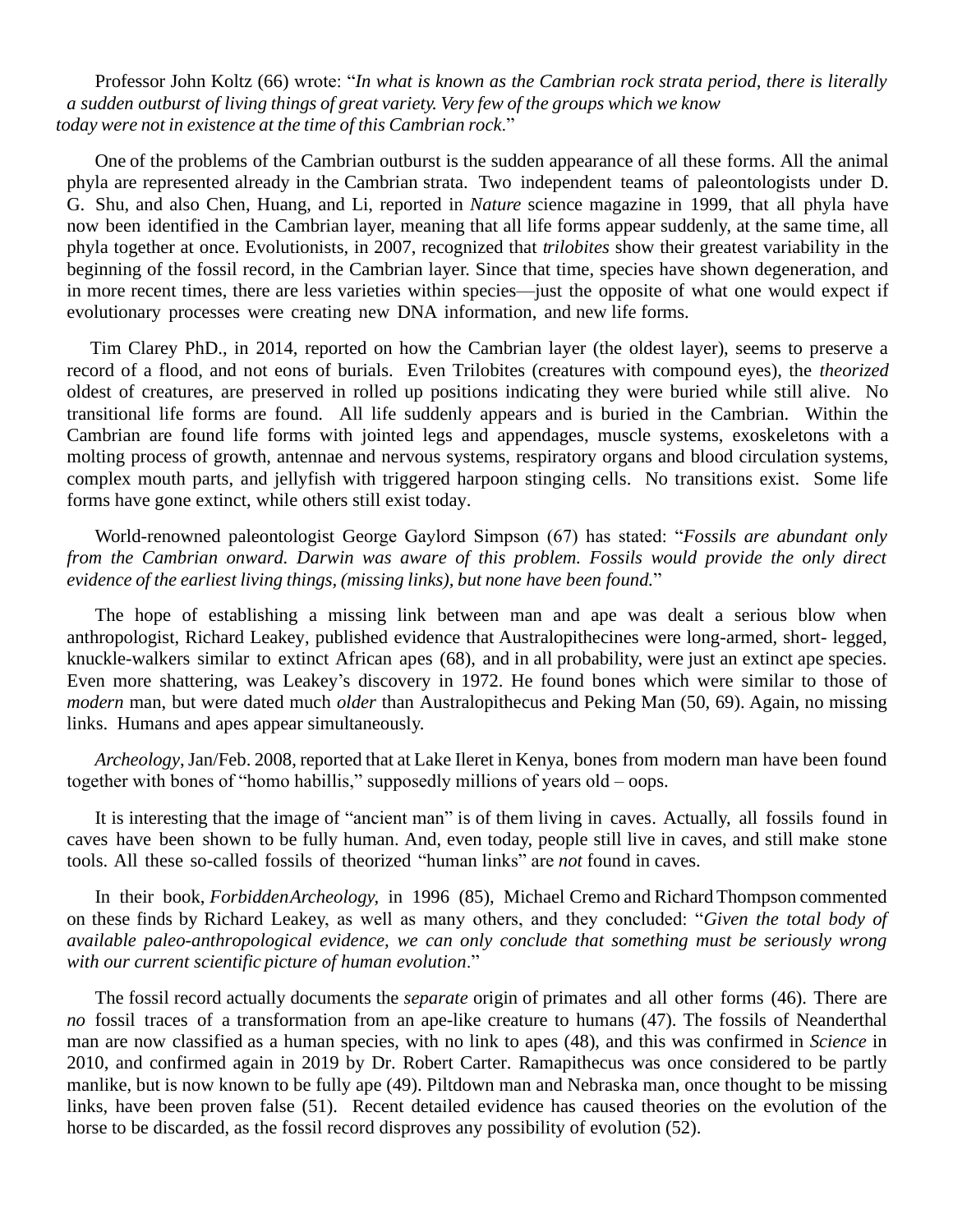In an effort to support evolutionary theories and fit the famous "Lucy" bones into human ancestry, and date them to four million years ago, science is using other related bone finds as supporting evidence. The recent discoveries of the Ananemsis series of bones are being used for this purpose. These fragments total 21 pieces, and are from two separate finds, 100 miles apart from each other. One arm bone from the first find, thirty years ago, was deemed human and would not fit with the other fragments, which were ape-like. This arm bone was shelved by scientists, because they couldn't explain how a fully human bone was mixed in with evolving links, assumed to be four million years old.

This problem surfaced again recently, with the new discovery of a second set of fragments found in this same Kanapoi area of Africa. In this find, a shin bone ( also very much human), was discovered with a group of supposedly four million year-old ape-like bones. It should be noted that all these bones and fossils are dated by the "geology" of the area, so theories and assumptions abound. Science cannot explain why apelike, theoretically transitional bones, four million years old, are found with fully human bones just like ours. Of course, only the supposedly four million year bones were made public.

 *Scientific American*, in 2009, reported that the "*Tree of Life*" (the familiar tree of evolution), has been completely wrong all these years and must now be replaced with a radically new model. The article focused on the recent discovery of the fossil "Ardi," which supposedly gives a new picture of how evolution led to humans. This is one more example of science revising their hypothesis to accommodate new finds, but never recognizing that their basic assumptions of age are flawed. Science has since determined that the fossils of Ardi were so poor (bones seriously crushed, the feet having a huge opposable toe, and no arch like human feet, etc.), that it is now thought to be just another example of an extinct primate.

William Hoesch, MS, geologist, in an article titled: "*How Coherent is the Human Evolution Story?*" notes that leading anthropologists find the differences between various human fossil categories to be so small that they have wondered "in print" if Homo Sapiens and Homo Erectus are one and the same. They also noted that many so-called "old traits" are actually found in some current families of humans, such as Eskimos. They also noted that supposedly "older" human forms are found also in "later" rock strata, and supposedly "later" forms are found in "older" rock strata. Furthermore, these anomalies are not rare, but numerous.

Science h a s a r g u e d a b o u t whether Neanderthal DNA is within the range of modern human or not. Some scientists are theorizing that Neanderthal may have interbred, while other scientists say there was never any relationship between them and other humans. This is discussed by Matthais Krings in "*Cell #9,*" and it appears that this is a case of *micro*-evolution, where there are divergent species within the humankind, but not *macro*-evolution where humans evolve from primates.

 In 2016, scientists reported in *Science News* that Human DNA has now been discovered in Neanderthal bones. Jeffery Tomkins PhD., reports that sequences of Neanderthal and Denisovans actually match Human sequences 99.7% to 100%.

 Christoph Zollikofer, Anthropologist, has reported on a skull claimed to be 1.8 million years old, that shows that many old skulls actually are quite similar to modern man, and that all the various supposedly different species were actually all just one species—Homo erectus.

 Today, evidence points towards many human types (species) actually living at the same time, and intermarrying together. The "evolution" being uncovered is of the micro type, where people develop different bodies (short, tall, heavy, light), and other features typical within any biological group. No proof of macro-evolution has been uncovered from kind to kind (primate to human). *Science Illustrated,* in 2012, stated that extremely well-preserved entire skeletons that have not disintegrated in two million years, are laying on the surface of the ground. Obviously, if the DNA is still available, this means that the human fossils are actually all recent—meaning that many species existed together in the same time period—no millions of years for evolution. *Science News* in 2012, in an article: "*Tangled Roots,*" reported clear signs of interbreeding of human types, and this conclusion was due to recovering DNA from various human types,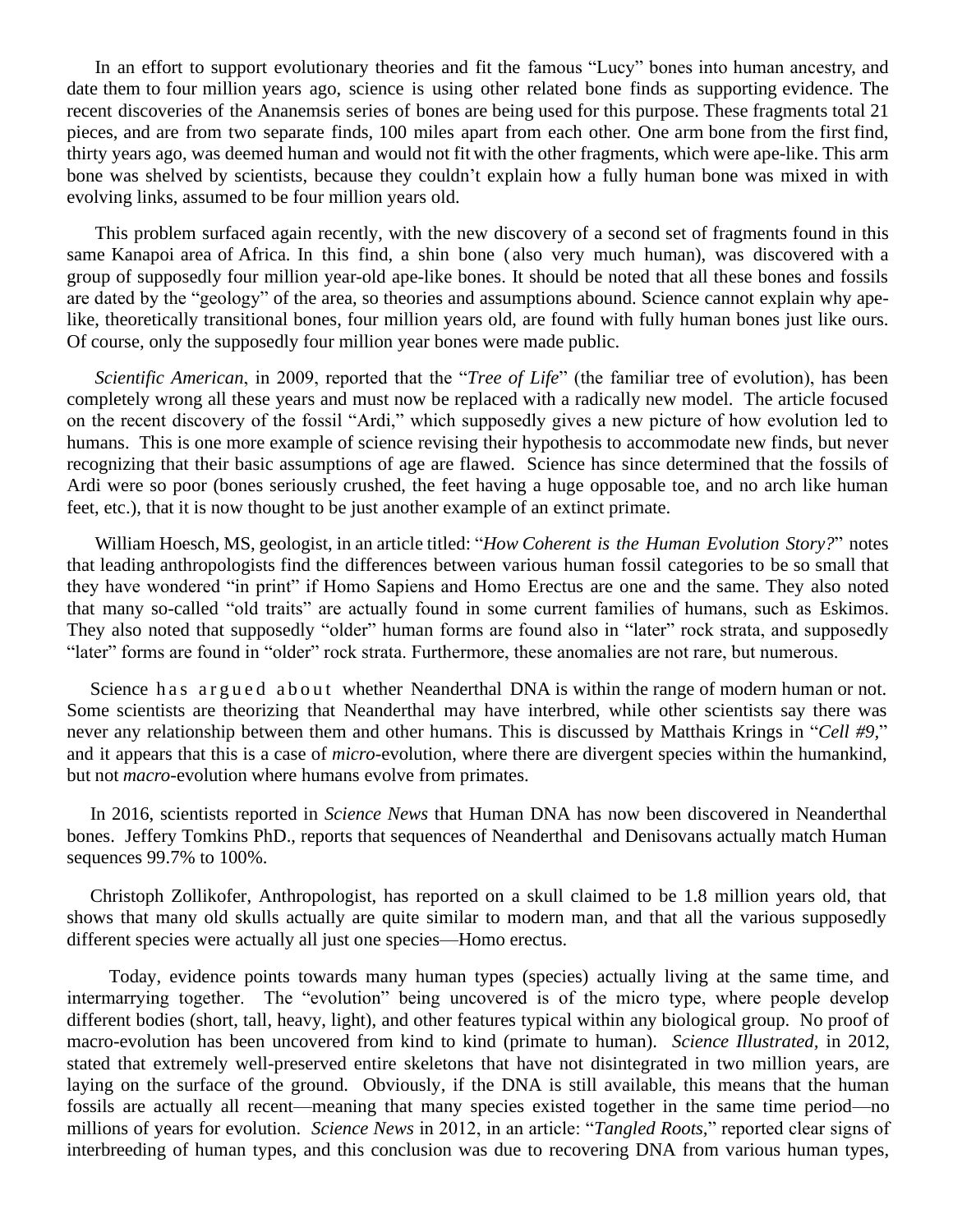supposedly hundreds of thousands of years old. This will require the dominant theory of human development to be revised. These scientists now conclude that there is a need to test the DNA from *bone* samples, from museum *fossils* (note these "fossils" are actually "bone" and still have DNA to test)*,* from all over the world, of all these various human types, to determine just how we are all interrelated.

Science is quick to point out in textbooks, that the difference between primates and human DNA is only one percent. At first, this sounds like we are so close, that only a couple of mutations could possibly cause a human to be born to a primate. But, one percent is equal to *30 million* nucleotides, out of the three billion in the DNA structure. As of 2004, new evidence actually pointed to a three percent difference, not one percent. Dr. Tomkins (Ph.D. in Genetics from Clemson University), reported in 2013 that for the primary chimp chromosomes (autosomes), the amount of optimally aligned DNA sequence provided differences between 24-34 percent—nowhere near only one percent.

One of the "oldest" of human fossils, a skull #1470, discovered by Richard Leakey, theorized to be 2.8 million years old, actually looks more human than newer fossils (101—pg. 240-241).

*Science News* reports in 2014, that scientists have been forced to theorize the split from chimps to humans began much farther back in time—13 million years ago or more, now, due to lack of evidence to support *theories* of human evolution—the evidence is too elusive and the more we know about DNA makeup, the more changes are needed—thus the need for more time.

There clearly is no reason to accept, as *fact,* the theory that dinosaur bones, and other fossils, are millions of years old.As has already been shown, Carbon-14 dating, radiometric dating, and DNA methods are subject to many variables and assumptions about the geologic strata and their theorized ages, as proposed by scientists using paradigm A and long ages for evolution. Fossil evidence is found in several strata, even on the top of Mt. Everest, and all life forms are recorded in the fossil record, fully developed, and all in the same strata (all from the same age).

Many of the life forms in the world point to a common age. The oldest tree, the Bristle cone pine in Las Vegas, Nevada, dates to 2,590 B.C., and the ones in Israel date to 2,300 B.C. The Great Barrier Reef in Australia dates to 2,250 B.C. The oldest calendar in the world, the Chinese calendar, dates to 2,680 B.C. The Sahara Desert expands 4 miles each year, and dates to 2,250 B.C. The scholars who study the Bible place the great flood, which would have reset life timelines, roughly at 2,550 B.C. These dates all point toward a common beginning.

All this evidence supports the scientists using paradigm B and young age. They use only observable data, which points to catastrophic events and flooding, resulting in the variations in radiometric data, and also accounting for the evidence of fossils across the various strata and mountains. Additionally, these catastrophic events would account for the great extinctions of dinosaurs and other species.

Concerning evolution, in November 1992, Jeffery Levinton, Professor of Ecology and Evolution, at the State University of New York, in an article in *Scientific American* (72), wrote: "*A Cambrian explosion in animal diversity certainly did occur."* Evolutionary biologists are still trying to determine why *no* new body plans have appeared during the past half a billion years. Attempts to find an answer with the tools of molecular biology have been inconclusive. Biologists postulate that the sequences of nucleotide bases in DNA and of amino acids in proteins mutate at approximately constant rates; the sequences can, therefore, be used as a kind of molecular clock. Evidence obtained by sequencing the 185 ribosomal RNA (molecules that aid in the synthesis of proteins), from various species suggests that many of the phyla appeared almost *simultaneously.*

Professor Levinton goes on to say: "*Just as all automobiles are fundamentally modeled after the first four-wheel vehicles, all the evolutionary changes since the Cambrian period have been mere variations on those basic themes. All in all, the facts still point to an explosion of complex life near the beginning of the Cambrian period. The actual extent of that explosion can be appreciated only by looking critically at the*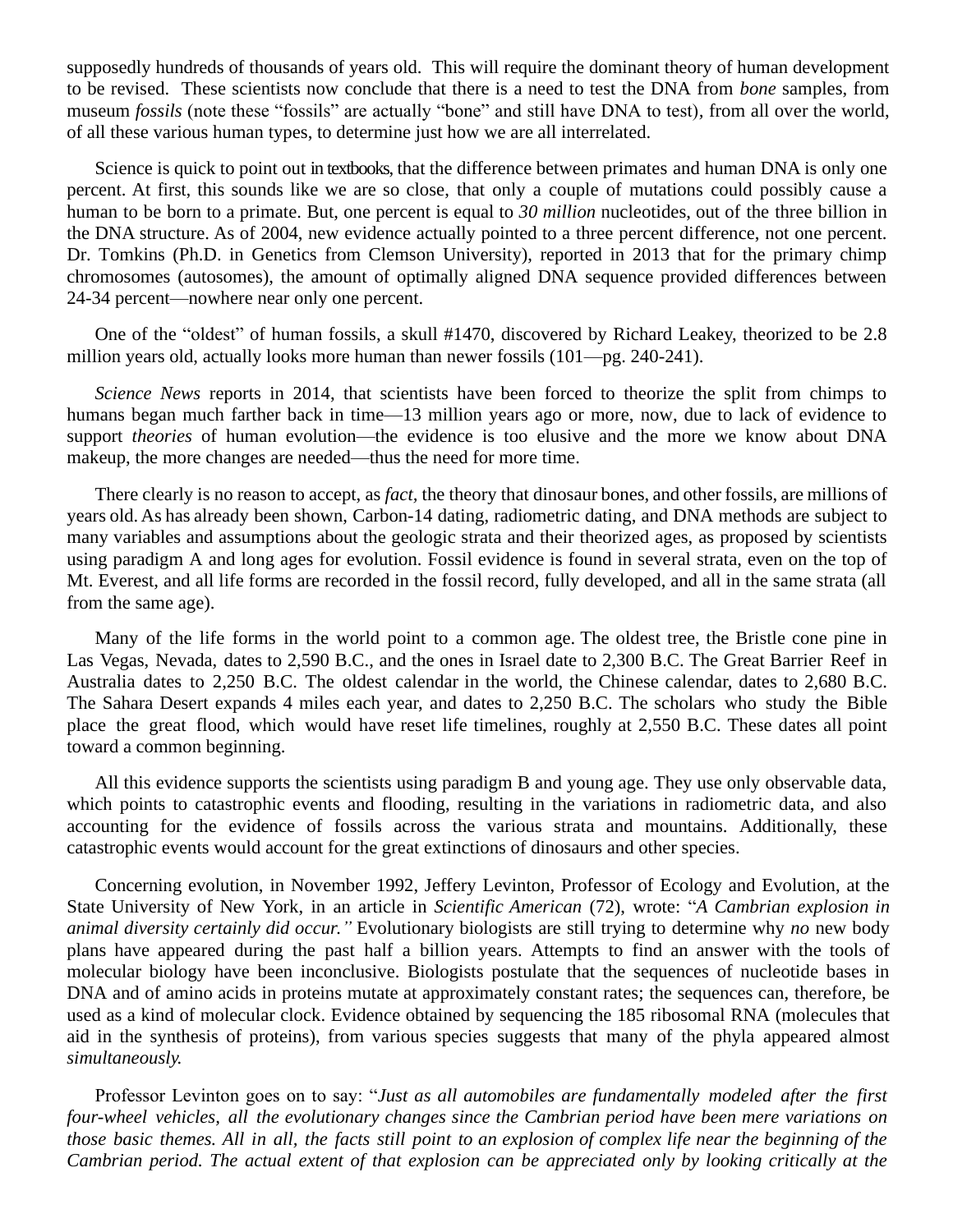## *fossil record*" (72).

Chinese paleontologist, Hou Xian-quang, in separate fossil discoveries, in China, has reached the same conclusion: That all forms of life which exist today appear *suddenly* in the fossil record, fully developed, all at the *same time*, with no "links" having been found (74).

 Scientists using paradigm B, place the age of the earth and life between 6,000 and 15,000 years old, based on evidence, much of which has been presented in this book. These include measurements of corrected Carbon-14 dates, correlated to account for early catastrophic events, earth and solar system magnetic data dating, fossil evidence of the sudden appearance of all species, fully developed, at the same time, with *no* missing links ever having been discovered, also measurements of coal, oil and gas formations and helium accumulation data, and many, many other areas already discussed.

 Dr. Gish, professor of Natural Science, explains how all science agrees with the *Second Law of Thermodynamics,* which describes all natural processes as going from order to disorder—from complex to simple. Many scientists, however, still *believe* in the evolution of matter and life evolving from simple to complex (given enough time), even though the natural laws of science *disprove* this. The key word is "believe." The evidence says *no*.

The problem for life originating *naturally* is that science has discovered that DNA, proteins, RNA, and the cell are all required to develop *simultaneously*. None can exist without the other. Fred Hoyle, British Astronomer, and Francis Crick of the Salk Institute of Double Helix fame, have each suggested that life could not have begun without some unknown outside influence (space aliens).

DNA, which stores genetic information (the blueprints of life molecules), cannot function without proteins, and RNA molecules.

RNA (which transports the correct blueprints to the proper location site for life molecules), cannot function without proteins, DNA molecules, and a cell.

Proteins cannot function without DNA and RNA molecules.

A cell cannot survive without RNA molecules.

Dr. Francis Crick, Nobel Prize medalist in DNA, says there is *no* mathematical possibility of DNA occurring naturally. DNA is a binary 4-bit code, multiplied thousands of times. Life is intelligent software, not simply chemicals and elements. It takes*millions* of these 4-bit codes to make even a simple cell, much less a complex organism. There is actually more data encoded in the DNA of a single cell than there is data required to construct the space shuttle.

In 1999, in *Nature,* there are two references to mutations actually threatening life's survival, as opposed to the theory of mutations being a source of evolving. These were discussed by James F. Crow, Adam Eyre-Walker, and Peter D. Keightley. Their conclusions are that the harmful mutation rates in advanced species are extremely high. So high, in fact, that theories of species evolving in successive generations is highly doubtful, and calls into question any scientific evidence of life evolving through the process of mutations.

Early in 2008, Dr. Barney Maddox, referring to studies reported by J. Sanfore, in *GeneticEntropyandthe MysteryoftheGenome*, states that the underlying genetic mechanism of "evolution" is random mutation, and specifically mutation that is beneficial to life. Biology textbooks, in theory, present positive and negative mutations to students as though these were commonplace and roughly equal in number. However, these books fail to inform students that unequivocally *positive mutations are unknown* to genetics, since they have never been observed (or are so rare as to be irrelevant). The biology textbooks in *other* chapters teach that most mutations are pathologic, or disease-causing, but they don't apply that information to evolution. The worst diseases doctors treat today are caused by genetic mutations. Nearly 4,000 diseases are caused by mutations in DNA, according to *Medical Genetics: Principles and Practice*, by J. Nora. The ratio of "beneficial mutations" to harmful mutations is 0.00041. Thus, even if a very rare mutation could be "beneficial," the next 10,000 mutations in any evolutionary sequence would each be fatal or crippling, and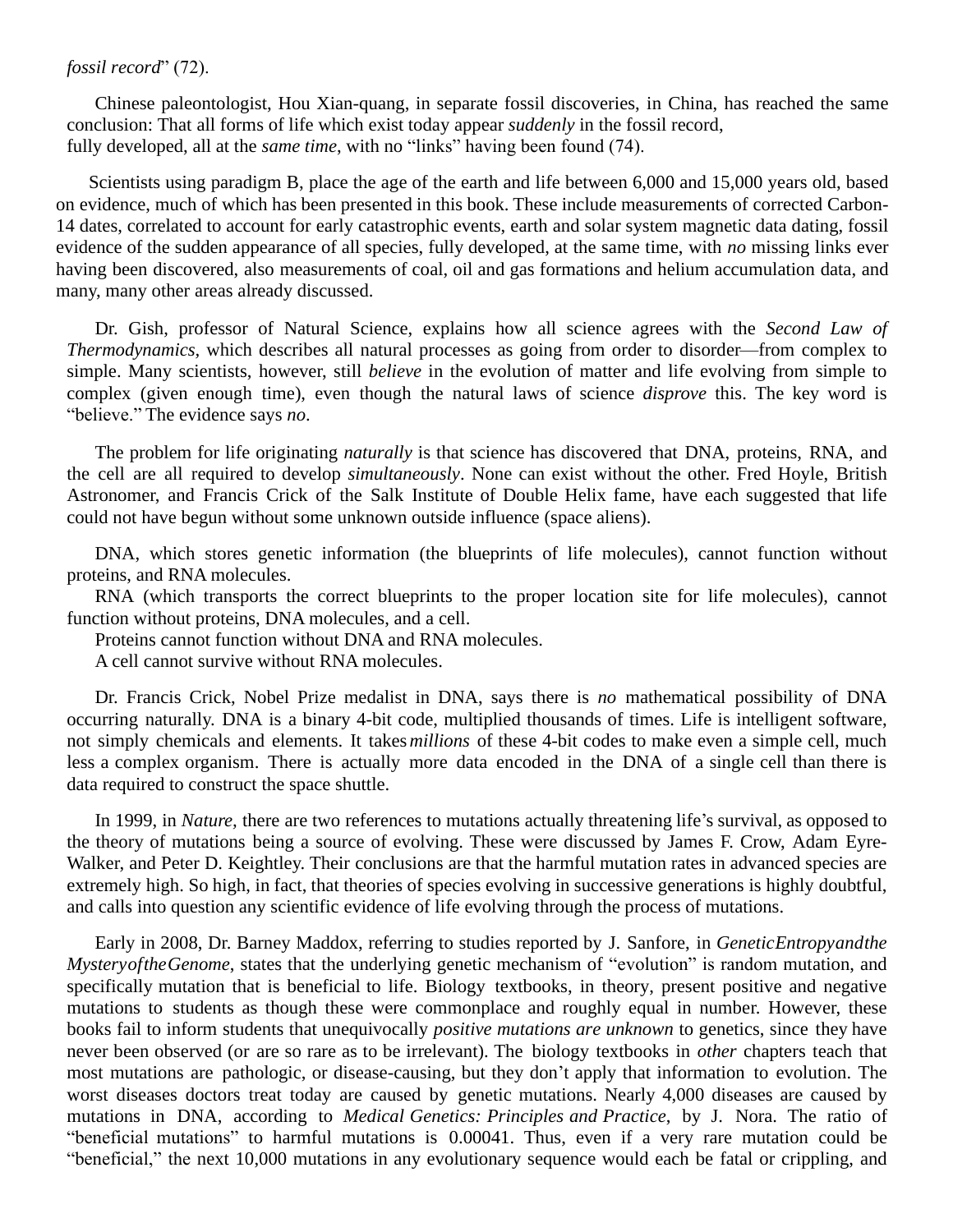each of the next 10,000 imaginary mutations would bring the evolution process to a halt.

Most scientists now agree that mutations destroy life. No *new* information is added during mutations, information is only scrambled. Flies are used by scientists to study mutation rates and possible evolution to other life forms, because of their prolific birth rates. Many generations of flies can be studied in a short amount of time. Scientists excuse the reason flies' offspring always die when they mutate, by explaining that flies have probably evolved to their highest state already.

Many Paradigm B biologists point to the subject of "irreducible complexity" as evidence that life forms cannot possibly evolve from one kind to another. Irreducible complexity states that all parts are needed for a life component to operate without dying. Like a mouse trap, you cannot remove one of the basic parts without eliminating its ability to work. This is true of basic parts in a cell also. If one part is removed, then it dies, meaning that all parts need to be in place *simultaneously*. In the flagellum, a hair-like appendage extending from a cell (one small part of a cell which allows the cell to maneuver), actually has 40 separate parts needed at the same time, or the flagellum is inoperative. Some scientists have countered with the theory called the "Co-opt Theory," where parts needed are borrowed from other already existing life forms, so that the "new" life form doesn't have to "make" all the parts at the same time. Of course the flagellum (again – only a small part of a cell), requires 30 parts which are *unique* to it alone.

 Dr. Andrey Cherstvy of the Max Planck Institute for Physics of Complex Systems in Germany, along with Gary Vezzon of the Institute for Basic Sciences, have shown that electrostatic effect of DNA favor *like species* interaction over *different* species interaction. For decades now, the theory of evolution has relied upon the assumption that new information must be added into one species. Mutations have been proven to be overwhelmingly destructive, and therefore, only by some process of sharing of information has the theory of evolution been able to try and explain how the DNA structure can evolve with *new,* non-destructive information. It has been known for a long time now, that one of the mechanisms used by DNA sequences to link together is the attraction of these sequences to each other, due to their electrostatic charge, which is quite large. But, electrostatic charges of DNA sequences from different species have been shown to actually be repulsive to each other. Thus, sequences of DNA information from different species would never mix because their electrostatic charges would repulse each other.

It has become evident that there is *no* evidence for *Macro-* evolution. *Micro***-**evolution however, does not require "*new*" information in order to change a species slightly, which we do see evidence of. But, macroevolution, where large changes are needed with "*new*" information, in order to change one species into a different species, is not supported by any evidence—it is only a theory that this is how life must have come into being.

There are many races in the human species. Research done by J. Tennessen has shown that the *maximum* time needed for todays varied race populations would require 5,115 years for the diversity of the human genome we see today.

Studies released in 2006, in the February issue of "Newsweek," detail how science, using mDNA (mitochondrial DNA—DNA passed down to the females of a population), has been able to trace the path humans took after the first humans left their place of origin (*believed* to be East Africa/Western Sahara). This evidence matches the description given in the Bible of how people would have spread around the world after the flood of Noah's time (with one difference, of course, between the Bible and conventional science— *Time*). Under the biblical understanding, this all occurred over a period of 4,000 years, whereas, under the evolutionary theory, this occurred over a period of 80,000 years. The mDNA evidence is based on an assumption that mDNA mutates every 20,000 years. Of course, Ann Gibbons wrote in "*Science,*" in January 1998, in an article titled: "*Calibrating the Mitochondrial Clock,*" that the rate of decay is actually much faster, and the evidence indicates Eve traces back to about 6,000 years, not 80,000 (see the Globe Timeline Chart in the Appendix).